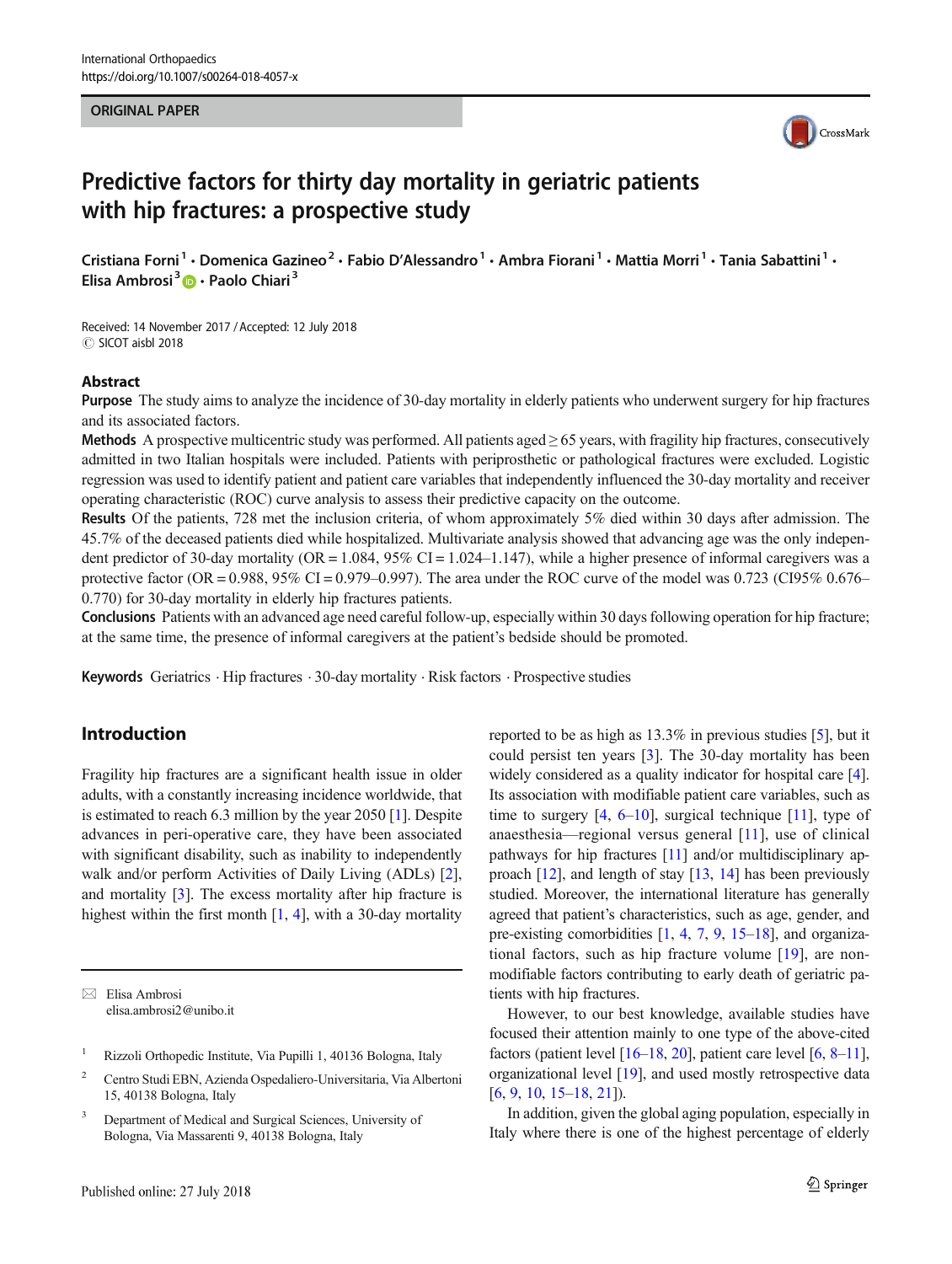people in Europe and in the world [[2](#page-5-0)], and the expected increase of the total number of geriatric hip fractures [[17](#page-6-0)] as well as the constant need of the National Health System (NHS) to reduce risk and improve patient outcomes, a more exhaustive analysis of 30-day mortality rates after hip fractures and possible predictors may aid our understanding and thus improve care quality.

Therefore, this study aimed to analyze the incidence of 30 day mortality in elderly patients who underwent surgery for hip fractures and its associated factors at the patient and patient care level.

## Materials and methods

## Study design, setting, and sample

A prospective multicentric study was performed in two Italian public hospitals: one 1500-bed university teaching hospital and one 330-bed orthopaedic specialty hospital, both with an average hip fracture surgical patient volume of 36 per month. All patients aged 65 years or older at the date of admission, with a diagnosis of fragility hip fracture (pertrochanteric, femoral neck, and subtrochanteric), consecutively admitted during the study period (October 2013–October 2014) to the Emergency Departments (EDs) of the involved hospitals, and willing to participate, were included. Those patients with periprosthetic or pathological fractures, who generally have different treatments and therefore different care needs, and/ or refusing to participate in the study, were excluded.

In both involved hospitals, early surgery within 48 hours from the trauma was generally guaranteed. The included patients were admitted to an orthopaedic surgery department or to an orthogeriatric department, depending on beds' availability. The orthopaedic surgeons, based on the patient's age, clinical conditions, and type of fracture, established the surgical technique. During the in-hospital stay, a rehabilitation treatment was provided twice a day for six days a week, starting from the day after surgery. It aimed at allowing an early verticalization and walking. After the discharge, the rehabilitation program continued, as decided by the patient and a multidisciplinary team.

## Ethics

The Ethics Committees of all the two involved hospitals approved the study protocol. Written consent was obtained from patients and from next-of-kin or legal representative for patients unable to provide consent for medical reasons. Patients were also assured that they could withdraw from the study at any time and that their anonymity was guaranteed.

#### Variables

The primary outcome of this study was death from any cause occurring in-and-out-of hospital within 30 days of admission.

At the patient level, the following demographic and clinical data were assessed at the patient's admission: age (in year) and gender, prefracture activity of daily living independence (ADL) [[22](#page-6-0)], presence of comorbidities as measured with the Charlson index [[23\]](#page-6-0), and the haemoglobin (Hb) level. During the patient's in-hospital stay, the presence of pain, as measured using the Numerical Rating Scale (NRS) [\[24\]](#page-6-0) or PAINAD for patients with cognitive impairment [\[25](#page-6-0)], of fever, intended as a body temperature  $> 37 \text{ °C}$ , urinary infections (clinical evaluation), disorientation (clinical evaluation), changes in haemoglobin values, and the use of physical restraints (only bed rails), the use of diaper or urinary catheter, were assessed. Moreover, the time required to achieve, assisted or independently, the seated and static position and to walk for the first time, was measured. The average number of physiotherapist visits and the assistance required to achieve functional tasks, as measured with the Iowa Level of Assistance (ILOA) score [\[26](#page-6-0)], were also assessed. At discharge, the length of stay was collected.

At the patient care level, time from the occurrence of the fracture to the surgery, time from arrival in the ED to surgery, average length of surgery, and timing with respect to starting physiotherapy were measured. Moreover, the presence of an informal caregiver, such as a family member, a friend or another lay caregiver at the patient's bedside for at least half day, was collected.

Data collectors were trained registered nurses (RNs) with experience in hip fracture care and in clinical research, not involved in patient's care. Clarification of data was obtained if necessary from the treating staff. Each patient was assessed on admission to the ED and on a daily basis until discharge. A follow-up was also performed after 30 days from admission.

#### Statistical analysis

Data analysis was performed using Statistical Package for Social Sciences (SPSS v.19.0, IBM Corp., Armonk, NY, USA) for statistical analysis.

Descriptive statistical analyses were performed calculating mean and the standard deviation of the mean or median and interquartile range, when not normally distributed, for continuing variables or frequencies and percentage for categorical variables. The Kolmogorov-Smirnov test was carried out to assess the normality of the continuous variables. The Levene's test was carried out to assess homoscedasticity. Analysis of variance (ANOVA) was carried out to assess the betweengroup differences of continuous, normally distributed and homoscedastic data; the Mann-Whitney test was used for all other assessments. Analysis of variance, followed by the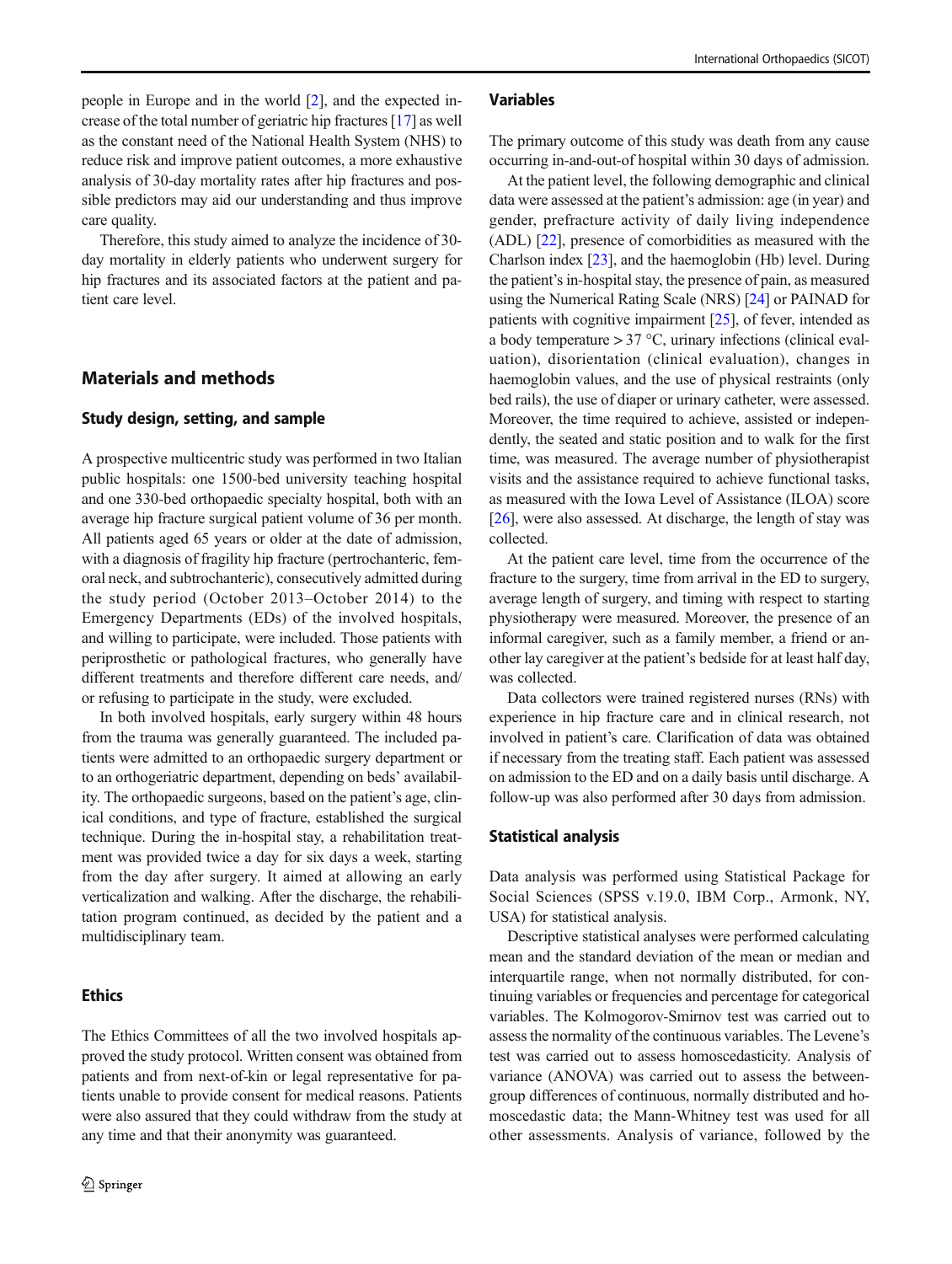Scheffè post hoc pairwise comparison, was also used to assess the between-group differences of continuous, normally distributed, and homoscedastic data; the Kruskal-Wallis test followed by the Mann-Whitney test with the Bonferroni correction for multiple comparisons was used for all other assessments. The Fisher exact test was carried out to investigate the relationships between the dichotomous variables. The Pearson chi-squared test, evaluated using exact methods for small samples, was carried out to investigate the relationships between group variables.

Logistic regression using the Wald backward method was utilized to find which of the studied variables independently influenced the outcome. This was repeated to select which patient care and patient care factors were significant in the univariate analysis and, corrected by the factors found with the previous analysis, influenced the outcome.

Receiver operator characteristic (ROC) curve analysis was used to check the logistic regression model.

The criterion for statistical significance was set at  $p < 0.05$ . In this study, the sample size was based on the number of predictive parameters inserted into the multivariate analysis; therefore, it was estimated to include at least 700 patients.

## Results

A total of 805 patients were admitted during the study period, of whom 728 were included in the study (90.4%). In the excluded patients, 30 (39%) presented periprosthetic or pathological fractures and 47 (61%) did not agree to participate in the study (Fig. 1).

Patient characteristics are summarized in Table [1](#page-3-0).

The 30-day mortality rate was 4.9% (35/728). The 45.7% of the deceased patients died while hospitalized.

## Profile of patients deceased within 30 days from hospital admission

Comparing sample's characteristics in relation to 30-day mortality, the group of patients who died and those who survived were homogeneous in the terms of the patient care variables. With regard to the patient characteristics, a statistically significant difference was found for different variables (Table [1](#page-3-0)). In particular, those patients died within 30 days from admission were older ( $P < 0.005$ ) than those who survived. During their in-hospital stay, they were more disoriented  $(P < 0.005)$  and exposed to urinary infections ( $P = 0.012$ ), they experienced a higher number of days with the presence of physical restraints  $(P = 0.001)$  and diaper  $(P < 0.005)$ , but fewer days with the presence of informal caregivers ( $P = 0.001$ ). Furthermore, the deceased patients reported lower average percentage of days with fever  $(P = 0.044)$ , lower average Hb level on admission



Fig. 1 Patient flow chart

 $(P = 0.029)$ , but lower average percentage of Hb decrease during in-hospital stay  $(P = 0.007)$ .

#### Predictive factors of 30-day mortality

In the multivariate analysis (Table [2](#page-4-0)), for each increase of one year of age over 65 years, there was a 8.4% increase in the odds of dying within 30 days from hospital admission ( $OR =$ 1.084, 95% CI =  $1.024 - 1.147$ ). On the contrary, experiencing the presence of informal caregivers for a higher number of days (OR =  $0.988$ ,  $95\%$  CI =  $0.979-0.997$ ) decreased the risk of 30-day mortality.

A trend toward significance was observed for experiencing disorientation for a higher number of days ( $OR = 2.282$ , 95%)  $CI = 0.902 - 5.771$  and the presence of urinary infection  $(OR = 2.183, 95\% CI = 0.994 - 4.729).$ 

Mapping the ROC curve to predict 30-day mortality from the multivariate model (Fig. [2](#page-4-0)), the area under the curve (AUC) was 0.723 (CI95% 0.676–0.770).

## **Discussion**

In the present study of 728 patients who underwent surgery for hip fractures, 35 (4.9%) died within 30 days from admission to hospital. The overall death rate compares favourably to those of other developed countries, where this figure is higher, reaching up to 13.3%, as reported by a recent meta-analysis [\[5](#page-5-0)]. Nevertheless, differences in definition of 30-day mortality (e.g., death within 30 days after discharge [[13,](#page-5-0) [21](#page-6-0)], death within 30 days after surgery  $[1]$  $[1]$  $[1]$ ), in study design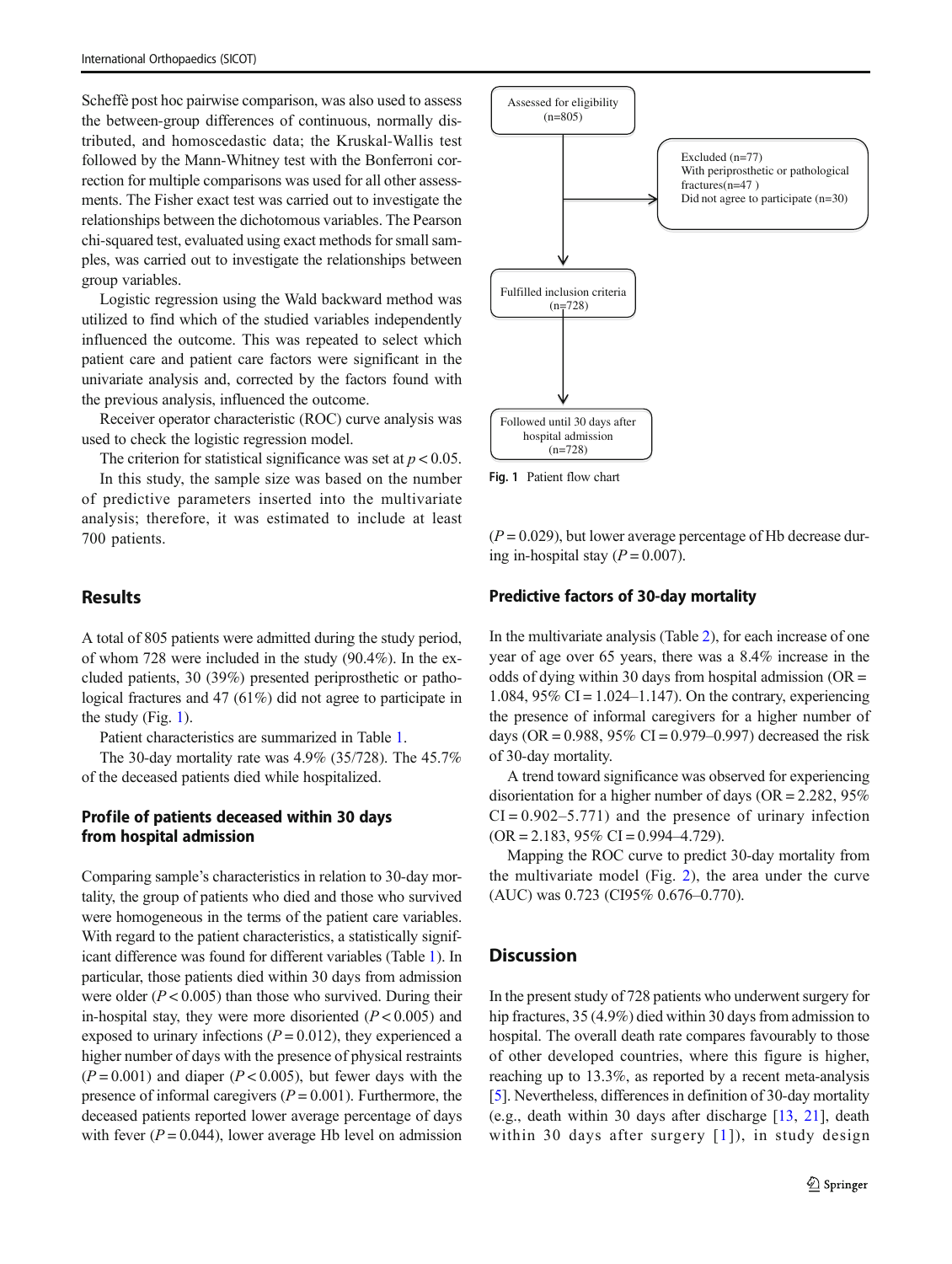#### <span id="page-3-0"></span>Table 1 Characteristics of hip fracture patients classified by survival status within 30 days

|                                                                                        | Survivor's mean<br>$(95\% \text{ CI}), N = 693$ | Non-survivor's<br>mean (95% CI), $N = 35$ | All patients, $N = 728$ | $p$ value |
|----------------------------------------------------------------------------------------|-------------------------------------------------|-------------------------------------------|-------------------------|-----------|
| Patient variables                                                                      |                                                 |                                           |                         |           |
| Age                                                                                    | 83.51 (82.93-84.10)                             | 88.66 (86.05-91.27)                       | 83.76 (83.19 - 84.33)   | < 0.005   |
| Female gender                                                                          | 77.8%                                           | 74.3%                                     | 77.6%                   | 0.629     |
| Prefracture Activity Daily Living (ADL) <sup>a</sup>                                   | $1.47(1.31-1.62)$                               | $2.13(1.34 - 2.91)$                       | $1.50(1.35-1.64)$       | 0.073     |
| Comorbidity score (Charlson Index) <sup>b</sup>                                        | $1.90(1.78 - 2.03)$                             | $2.37(1.77-2.97)$                         | $1.93(1.80-2.05)$       | 0.117     |
| Length of stay (days)                                                                  | $9.95(9.70 - 10.20)$                            | $10.66(9.60 - 11.72)$                     | $9.98(9.74 - 10.23)$    | 0.224     |
| Percentage of patients disoriented for at least 1 day                                  | 19.01 (16.53-21.48)                             | $41.02(26.21 - 55.84)$                    | 20.07 (17.59-22.54)     | < 0.005   |
| Percentage of days of disorientation                                                   | 21.57 (19.17-23.97)                             | 31.12 (18.94-43.29)                       | 22.03 (19.68-24.39)     | 0.089     |
| Percentage of days with a diaper                                                       | 46.71 (43.71-49.71)                             | 73.82 (60.55-87.10)                       | 48.02 (45.06-50.97)     | < 0.005   |
| Percentage of days with a urinary catheter                                             | 80.75 (78.70-82.80)                             | 73.37 (62.74-84.00)                       | 80.40 (78.38-82.41)     | 0.124     |
| Percentage of days with the presence of an informal<br>caregiver for at least half day | 75.54 (75.11-77.97)                             | 56.94 (43.01-70.87)                       | 74.64 (72.23-77.06)     | 0.001     |
| Percentage of days with physical restraints                                            | 59.36 (56.12–62.60)                             | 84.19 (75.29-93.10)                       | $60.55(57.42 - 63.68)$  | 0.001     |
| Percentage of days with pain $\geq$ 4 (NRS) <sup>c</sup>                               | 15.95 (14.67-17.23)                             | 18.04 (11.37-24.70)                       | 16.05 (14.79-17.31)     | 0.486     |
| Percentage of days with fever                                                          | 29.63 (27.78-31.48)                             | 20.90 (13.36-28.43)                       | 29.22 (27.42-31.02)     | 0.044     |
| Patients with urinary infection                                                        | 13.6%                                           | 28.6%                                     | 14.3%                   | 0.012     |
| Hb level at presentation                                                               | 12.41 (12.26-12.53)                             | 11.76 (10.96-12.56)                       | 12.38 (12.26-12.50)     | 0.029     |
| Percentage of a decrease in Hb with respect to the<br>initial values                   | 22.77 (21.93-23.62)                             | 17.29 (12.49-22.07)                       | 22.52 (21.68-23.36)     | 0.007     |
| Score on Iowa Level of Assistance (ILOA) <sup>d</sup>                                  | 38.47 (37.88-39.07)                             | 36.54 (33.36–38.96)                       | 38.38 (37.80-38.96)     | 0.165     |
| Patient care variables                                                                 |                                                 |                                           |                         |           |
| Length of surgery (min)                                                                | 66.44 (64.49 - 68.39)                           | $62.20(51.63 - 72.77)$                    | $66.23(64.32 - 68.15)$  | 0.353     |
| Number of physiotherapist visits during in-hospital<br>stay                            | $7.65(7.36 - 7.94)$                             | $6.91(5.65 - 8.18)$                       | $7.62(7.33 - 7.90)$     | 0.275     |
| Number of days from surgery to a seated<br>position/posture                            | $1.80(1.71-1.89)$                               | $2.09(1.53 - 2.64)$                       | $1.81(1.73 - 1.90)$     | 0.160     |
| Number of days from surgery to a static<br>position/posture                            | $2.80(2.66-2.95)$                               | $2.64(1.83 - 3.45)$                       | $2.80(2.66-2.94)$       | 0.652     |
| Number of days from surgery to first<br>walking/deambulation                           | $4.00(3.80 - 4.21)$                             | $3.88(2.87 - 4.88)$                       | $4.00(3.80 - 4.20)$     | 0.815     |
| Number of hours from arrival in the ED to surgery                                      | 37.74 (35.67-39.81)                             | 34.91 (35.67-42.45)                       | 37.61 (35.61-39.61)     | 0.553     |
| Number of hours from the occurrence of the fracture<br>to surgery                      | 60.35 (55.83-64.87)                             | 50.38 (38.91-61.84)                       | 59.89 (55.55-64.24)     | 0.345     |
| Number of days from surgery to the start of<br>physiotherapy treatments (PhTs)         | $1.49(1.42 - 1.56)$                             | $1.66(1.32-1.99)$                         | $1.50(1.43 - 1.57)$     | 0.322     |

Missing data: prefracture Activity Daily Living: 17, days with fever: 1, haemoglobin (Hb) level at presentation and percentage of Hb loss: 36, physiotherapy treatments (PhTs) after hospital discharge: 130, physiotherapist visits during in-hospital stay: 1, days from surgery to a seated position/posture: 6, days from surgery to a static position/posture: 11, days from surgery to first walking/deambulation: 289

CI confidence interval, Hb hemoglobin, ED Emergency Department

<sup>a</sup> Activity Daily Living = from 0, independent on activities of daily living, to 7, dependent

 $<sup>b</sup>$  Charlson index = from 0, no significant comorbidity, to 33, severe comorbidity</sup>

<sup>c</sup> NRS = from 0, no pain, to 10, severe pain; a score  $\geq$  4 indicates moderate pain

 $d$  Iowa Level of Assistance (ILOA) = from 0, complete autonomy, to 50, maximum dependence

(retrospective—with data extracted from databases not always developed for clinical research—versus prospective), and in data collection period (e.g., more recent—with new multidisciplinary approach and implementation of guidelines for hip fractures)—versus less recent), could make the comparison difficult.

# Profile of patients deceased within 30 days from hospital admission

Confirming results from previous studies, patients who died within 30 days from hospital admission were older [\[3](#page-5-0)–[5,](#page-5-0) [7,](#page-5-0) [9,](#page-5-0) [15,](#page-5-0) [17,](#page-6-0) [21](#page-6-0)]; this is probably due to the reduced reserve capacity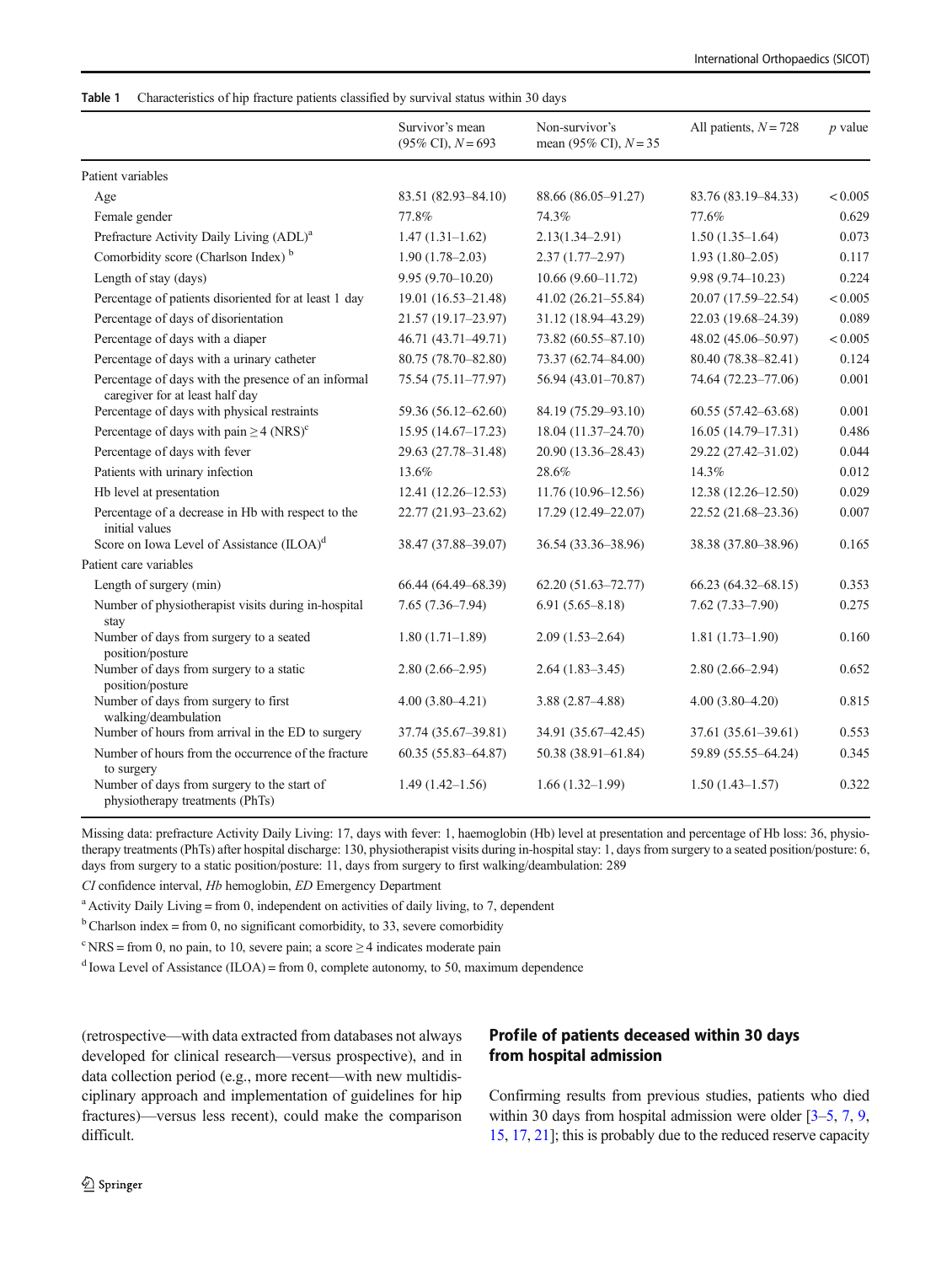<span id="page-4-0"></span>Table 2 Predictive factors for 30 day mortality among hip fracture patients: multivariate analysis

| Predictive factors                                                                             | OR    | 95% CI          |       |
|------------------------------------------------------------------------------------------------|-------|-----------------|-------|
| Age (years)                                                                                    | 1.084 | $1.024 - 1.147$ | 0.006 |
| Presence of urinary infection (yes)                                                            | 2.183 | 0.994-4.792     | 0.052 |
| Average percentage of days of disorientation                                                   | 2.282 | $0.902 - 5.771$ | 0.081 |
| Average percentage of days with the presence of<br>an informal caregiver for at least half day | 0.988 | $0.979 - 0.997$ | 0.010 |

Where relevant the reference category is given in parentheses

necessary to cope with the double trauma of fracture and surgery. Moreover, the number and severity of chronic diseases is generally higher in elderly patients [[3](#page-5-0)]. Nevertheless, no difference in mortality have emerged about the Charlson score [\[23\]](#page-6-0) on admission, and this result is in contrast with previous studies [\[1,](#page-5-0) [10](#page-5-0)].

At admission, patients who later died reported a lower average Hb level, as reported previously by other authors [[20,](#page-6-0) [21\]](#page-6-0). Nevertheless, a lower Hb decrease in the post-operative period was found in this group of patients, and this could be related to a stronger/more aggressive clinical approach with blood transfusions before/during/after hip fracture surgery to correct their anaemia.

During their in-hospital stay, the deceased patients were more disoriented, exposed to urinary infections and experienced a higher number of days with the presence of physical restraints and diaper, thus suggesting their frailer condition compared to the survived patients.

Opposite to a previous Italian study [\[27](#page-6-0)], deceased patients received on average fewer days with the presence of an informal caregiver. The earlier study, even if conducted in medical settings and focused on in-hospital mortality, reported that those patients who died received a higher amount of care by family carers, probably because of a comfort approach required by terminally ill patients. Differently, a possible explanation for the result of this study includes the association between low social support and risk of death in the older adults [[28\]](#page-6-0).

### Predictive factors of 30-day mortality

Unlike previous studies reporting an association between 30 day mortality and modifiable patient care factors, such as time to surgery [\[4,](#page-5-0) [6,](#page-5-0) [7](#page-5-0)], this relation was not found in the present study.

The only predictive factors for 30-day mortality were related to patient. For each additional year of age over 65 years, there was an 8.4% increase in risk of dying within 30 days from hospital admission. Increasing age has been previously identified as an independent risk factor for 30-day mortality in hip fracture patients because it is related to the patients' poor physiological reserve in coping with the stress of surgery and its consequences [[1](#page-5-0), [3,](#page-5-0) [4](#page-5-0), [7](#page-5-0), [9,](#page-5-0) [13,](#page-5-0) [15](#page-5-0)]. On the contrary, the 30 day mortality risk was reduced by 1% for each day increase with the presence, for at least half day, of informal caregivers. This result may have important clinical implications as the presence of informal caregiver for an average length of stay of approximately 10 days may help to reduce the patient's risk of dying up to 10%. This is a modifiable factor, thus suggesting interventions for supporting open hospital visiting policies. Indeed, a higher presence of informal caregivers may provide concrete, practical aid regarding rehabilitation process, such as helping with transfers and self-care, and psychological support [\[29](#page-6-0)]. Moreover, it may reflect the existence of a stronger social network and a better social support, thus reducing the risk of death in older adults [[28](#page-6-0)]. Nevertheless, no previous studies associating presence of informal caregivers to 30-day mortality in hip fracture patients have been documented to date, therefore preventing comparisons. In the final predictive model, presenting a higher percentage of days with disorientation or a urinary infection retained marginal



Fig. 2 ROC curve of the predictive model of 30-day mortality in patients with hip fractures. AUC 0.723 (95% CI 0.676–0.770)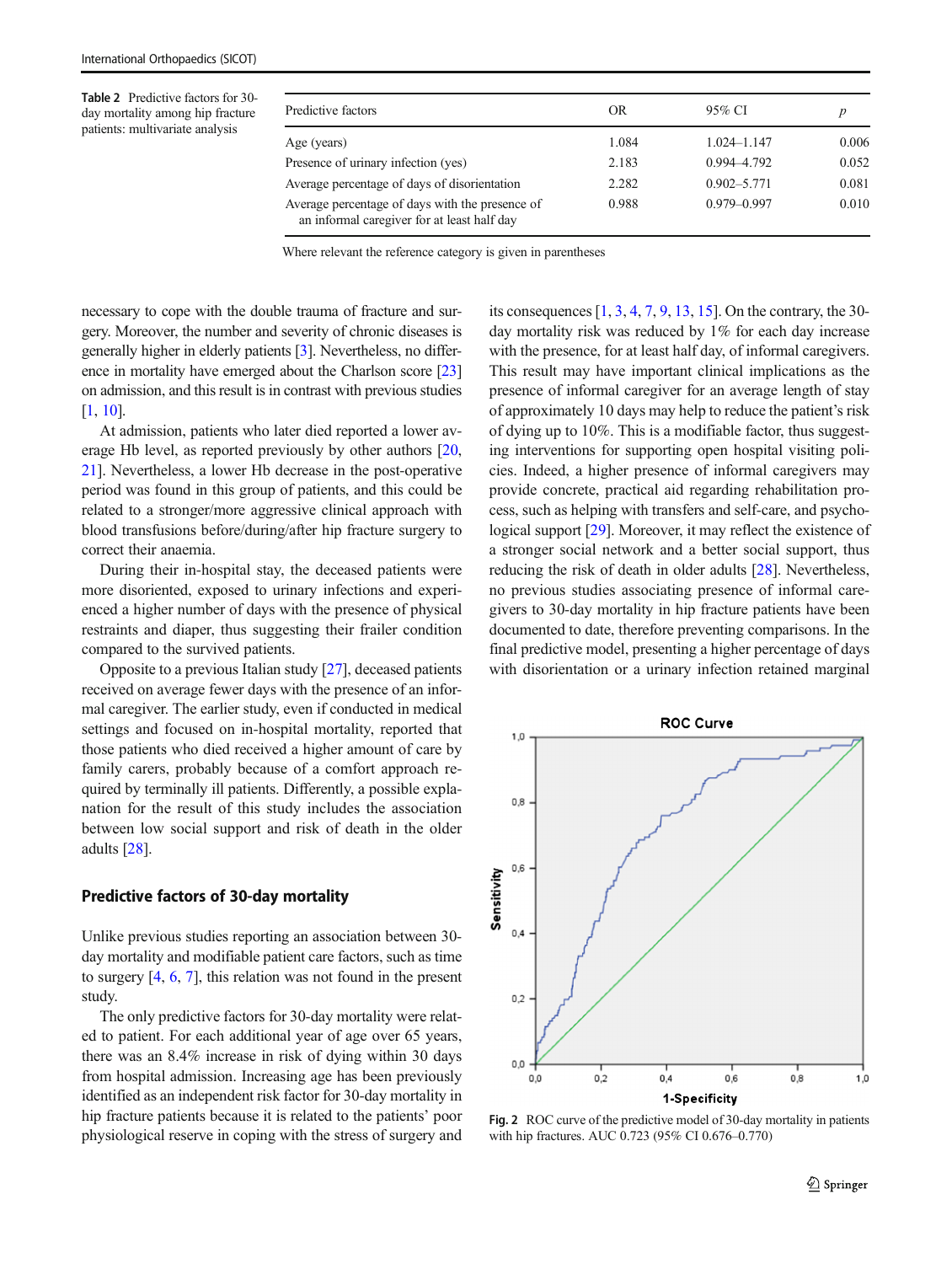<span id="page-5-0"></span>significance, thus needing to be revisited in further studies. Nevertheless, these two variables contributed to improve the predictive value of the model (AUC included between 0.7 and 0.9), in line with previous instruments developed for predict 30-day mortality in geriatric hip fracture patients, such as Sernbo score [[30\]](#page-6-0), HEMA model [15], and predictive model developed by Endo and colleagues [9].

Although this study is valued by its prospective design and the use of multivariate analysis, which minimized the confounding effect of covariates, some limitations affect it. No data with regard to cognitive impairment was collected on patient's admission. Moreover, some variables, such as disorientation, were not assessed using validated instruments but with a clinical evaluation; given the pragmatic nature of the study, this was more consistent with the daily clinical practice.

# Conclusions

In this study of 728 patients who underwent surgical treatment for hip fractures, the only predictive factors for 30-day mortality were related to patient's characteristics. A higher risk of dying within 30 days after hospital admission was found for older patients; on the contrary, a higher presence of informal caregivers was a protective factor against short-term death. Patients with an advanced age need careful follow-up, especially within 30 days following operation for hip fracture; at the same time, the presence of informal caregivers at the patient's bedside should be promoted, since they positively influence functional independence in the post-operative period. The influence of urinary infection and disorientation need to be considered and further studied.

Acknowledgements The authors would like to thank all individuals who participated in this study and Dr. Elettra Pignotti, expert in Biostatistics, for her contribution by performing statistical analysis.

Authors contribution CF, PC: concept and design, acquisition of subjects and data, analysis and interpretation of data, preparation of manuscript. DG, EA: analysis and interpretation of data, preparation of manuscript. FD, AF, MM, TS: acquisition of subjects and data, analysis and interpretation of data, preparation of manuscript.

# Compliance with ethical standards

Conflict of interest The authors declare that they have no conflict of interest.

Ethical approval All procedures performed in studies involving human participants were in accordance with the ethical standards of the institutional and/or national research committee and with the 1964 Helsinki declaration and its later amendments or comparable ethical standards.

Informed consent Informed consent was obtained from all individual participants included in the study.

## References

- 1. Sheikh HQ, Hossain FS, Aqil A, Akinbamijo B, Mushtaq V, Kapoor H (2017) A comprehensive analysis of the causes and predictors of 30-day mortality following hip fracture surgery. Clin Orthop Surg 9(1):10–18. <https://doi.org/10.4055/cios.2017.9.1.10>
- 2. Piscitelli P, Feola M, Rao C, Celi M, Gasbarra E, Neglia C, Quarta G, Liuni FM, Parri S, Iolascon G, Brandi ML, Distante A, Tarantino U (2014) Ten years of hip fractures in Italy: for the first time a decreasing trend in elderly women. World J Orthop 5(3):386–391. <https://doi.org/10.5312/wjo.v5.i3.386>
- 3. Sheehan KJ, Sobolev B, Chudyk A, Stephens T, Guy P (2016) Patient and system factors of mortality after hip fracture: a scoping review. BMC Musculoskelet Disord 17:166. [https://doi.org/10.](https://doi.org/10.1186/s12891-016-1018-7) [1186/s12891-016-1018-7](https://doi.org/10.1186/s12891-016-1018-7)
- 4. Khan MA, Hossain FS, Ahmed I, Muthukumar N, Mohsen A (2013) Predictors of early mortality after hip fracture surgery. Int Orthop 37(11):2119–2124. [https://doi.org/10.1007/s00264-013-](https://doi.org/10.1007/s00264-013-2068-1) [2068-1](https://doi.org/10.1007/s00264-013-2068-1)
- 5. Hu F, Jiang C, Shen J, Tang P, Wang Y (2012) Preoperative predictors for mortality following hip fracture surgery: a systematic review and meta-analysis. Injury 43(6):676–685. [https://doi.org/](https://doi.org/10.1016/j.injury.2011.05.017) [10.1016/j.injury.2011.05.017](https://doi.org/10.1016/j.injury.2011.05.017)
- 6. Choi HJ, Kim E, Shin YJ, Choi BY, Kim YH, Lim TH (2014) The timing of surgery and mortality in elderly hip fractures: a retrospective, multicenteric cohort study. Indian J Orthop 48(6):599–604. <https://doi.org/10.4103/0019-5413.144232>
- 7. Bretherton CP, Parker MJ (2015) Early surgery for patients with a fracture of the hip decreases 30-day mortality. Bone Joint J 97-B(1): 104–108. <https://doi.org/10.1302/0301-620X.97B1.35041>
- 8. Tulic G, Dubljanin-Raspopovic E, Tomanovic-Vujadinovic S, Sopta J, Todorovic A, Manojlovic R (2018) Prolonged preoperative hospital stay as a predictive factor for early outcomes and mortality after geriatric hip fracture surgery: a single institution open prospective cohort study. Int Orthop 42(1):25–31. [https://doi.](https://doi.org/10.1007/s00264-017-3643-7) [org/10.1007/s00264-017-3643-7](https://doi.org/10.1007/s00264-017-3643-7)
- 9. Endo A, Baer HJ, Nagao M, Weaver MJ (2018) Prediction model of in-hospital mortality after hip fracture surgery. J Orthop Trauma 32(1):34–38. <https://doi.org/10.1097/BOT.0000000000001026>
- 10. Wong SHJ, Fang XC, Yee KHD, Wong TM, Pun CTT, Lau TW, Leung KLF (2018) Hip fracture time-to-surgery and mortality revisited: mitigating comorbidity confounding by effect of holidays on surgical timing. Int Orthop. [https://doi.org/10.1007/s00264-017-](https://doi.org/10.1007/s00264-017-3737-2) [3737-2](https://doi.org/10.1007/s00264-017-3737-2)
- 11. Neuman MD, Archan S, Karlawish JH, Schwartz JS, Fleisher LA (2009) The relationship between short-term mortality and quality of care for hip fracture: a meta-analysis of clinical pathways for hip fracture. J Am Geriatr Soc 57(11):2046–2054. [https://doi.org/10.](https://doi.org/10.1111/j.1532-5415.2009.02492.x) [1111/j.1532-5415.2009.02492.x](https://doi.org/10.1111/j.1532-5415.2009.02492.x)
- 12. Kristensen PK, Thillemann TM, Søballe K, Johnsen SP (2016) Can improved quality of care explain the success of orthogeriatric units? A population-based cohort study. Age Ageing 45(1):66–71. [https://](https://doi.org/10.1093/ageing/afv155) [doi.org/10.1093/ageing/afv155](https://doi.org/10.1093/ageing/afv155)
- 13. Nordström P, Gustafson Y, Michaëlsson K, Nordström A (2015) Length of hospital stay after hip fracture and short-term risk of death after discharge: a total cohort study in Sweden. BMJ 350:h696. <https://doi.org/10.1136/bmj.h696>
- 14. Sobolev B, Guy P, Sheehan KJ, Bohm E, Beaupre L, Morin SN, Canadian Collaborative Study on Hip Fractures et al (2017) Hospital mortality after hip fracture surgery in relation to length of stay by care delivery factors: a database study. Medicine (Baltimore) 96(16):e6683. [https://doi.org/10.1097/MD.](https://doi.org/10.1097/MD.0000000000006683) [0000000000006683](https://doi.org/10.1097/MD.0000000000006683)
- 15. Karres J, Kieviet N, Eerenberg JP, Vrouenraets BC (2018) Predicting early mortality after hip fracture surgery: the hip fracture